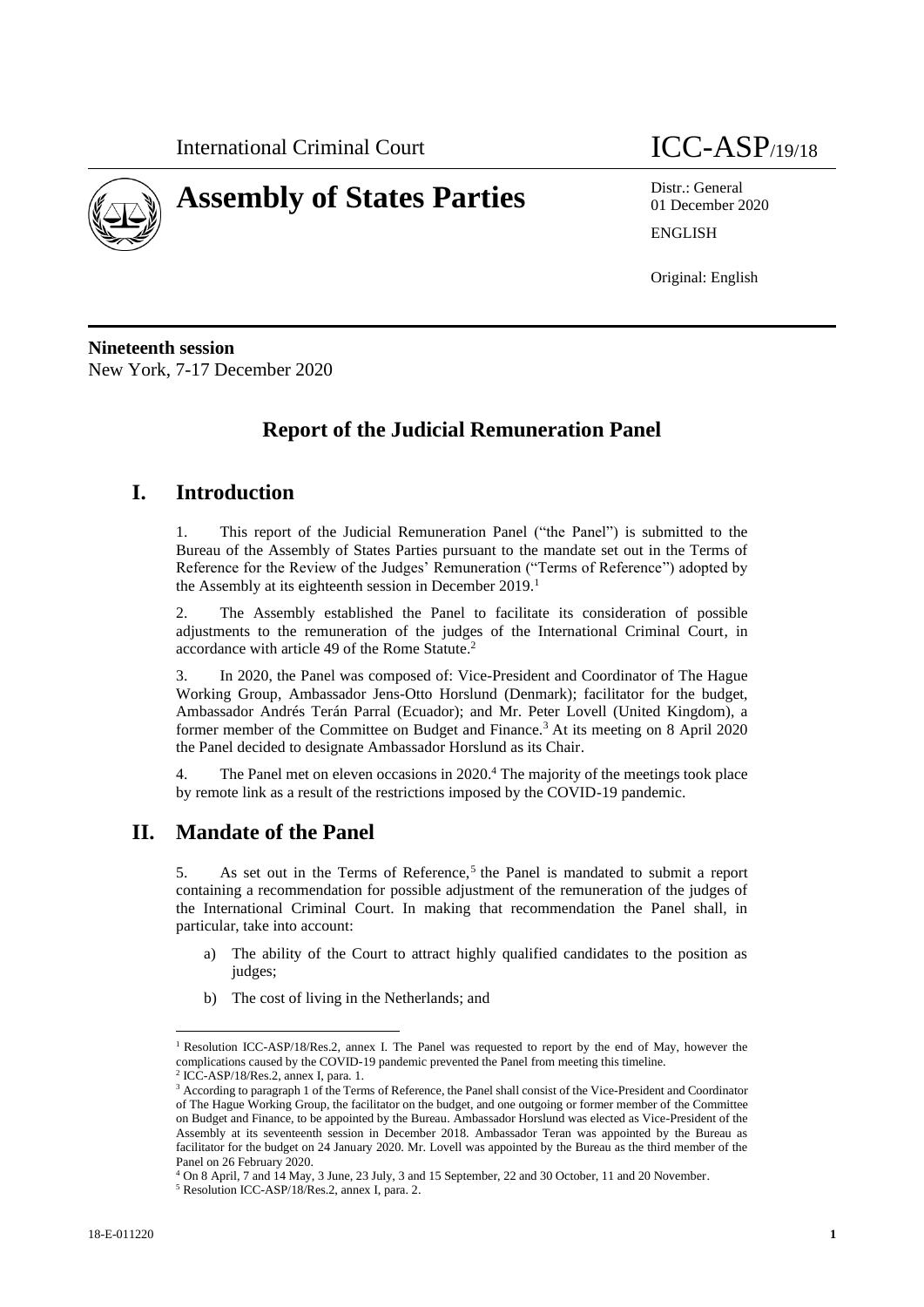c) The financial situation of the Court.

6. The Panel carefully reviewed the current conditions of service and compensation of the judges,<sup>6</sup> including as regards pension, taking into account the criteria identified by the Assembly. The Panel requested and received information from the Registry to assist with its review. In addition, the Panel invited written submissions from the judges of the Court, and also invited the judges to participate in its meetings on 14 May and 23 October 2020. The Panel held consultations with States Parties on 15 September, 11 November and 20 November.

7. The Panel had the benefit of the prior work done by the Working Group on the Revision of the Judges' Remuneration in  $2018<sup>7</sup>$  and  $2019<sup>8</sup>$  as well as the reports of the two expert institutions engaged in 2019: the Institute for Employment Studies (IES) and the International Service for Remunerations and Pensions (ISRP).

# **III. Deliberations and consultations**

8. The first mandatory criterion listed in the Terms of Reference was the ability of the Court to attract highly qualified candidates to the position as judges of the Court. The Panel noted that the inclusion of this criterion required it to consider whether the remuneration package was sufficient to attract candidates who meet the criteria set out in article 36 of the Rome Statute. The Panel reviewed the records of recent elections and noted that in all cases there were more candidates for election than positions available.

9. The second mandatory criterion set out in the Terms of Reference was the cost of living in the Netherlands. The Panel noted that the remuneration of the judges was a fixed amount of  $\epsilon$ 180,000 per year, which had originally been set by the Assembly in 2002. The Panel reviewed statistics on the cost of living in the Netherlands.<sup>9</sup> The Panel noted that the cost of living in the Netherlands was a factor which was automatically taken into consideration in the United Nations Common System packages for remuneration paid to staff members of the Court and other elected officials.

10. The third mandatory criterion set out in the Terms of Reference was the financial situation of the Court. The Panel reviewed the financial situation of the Court as reflected in the proposed and approved budgets and reports of the Committee on Budget and Finance.

11. Having considered the relevant criteria and the information available to it, the Panel was of the view that the current remuneration level for the judges, a fixed amount of €180,000, was reasonable and compared well with other senior judicial positions across Europe, especially in light of the tax position.<sup>10</sup> At the same time, the Panel noted that the remuneration of the judges had not been adjusted since being established, and that there was no formal mechanism for adjustment to reflect increases in the cost of living. The Panel noted that if this situation continued, it could potentially deter future judicial candidates from applying.

12. Furthermore, the Panel noted that the pension scheme for the judges had been amended by the Assembly of States Parties in 2007 to provide a scheme that was affordable for the Court. With the decline in defined benefit pension schemes, the current scheme was expensive in terms of cost and administrative time for the Court, while offering only modest benefits. The Panel also noted that the contract with the pension scheme provider would expire in 2025 and there was a clear risk that providers would view the type of scheme as obsolete and no longer be prepared to administer it. There was also a risk that the already high premiums paid by the Court would increase further under a future provider. Overall the

<sup>6</sup> The conditions of service and compensation of judges of the International Criminal Court were adopted on 10 September 2004 via resolution ICC-ASP/3/Res.3, and amended by resolution ICC-ASP/6/Res.6 and resolution ICC-ASP/18/Res.2.

<sup>7</sup> ICC-ASP/17/28.

<sup>8</sup> ICC-ASP/18/33.

<sup>9</sup> These included the outcomes of the cost of living surveys undertaken by the International Civil Service Commission (ICSC), as well as the consumer price index year-on-year percentage change as recorded by Statistics Netherlands (Het Centraal Bureau voor de Statistiek).

<sup>&</sup>lt;sup>10</sup> The Panel considered, in this regard, the information contained in the report of the Institute for Employment Studies which was submitted to the Working Group on the Revision of the Judges' Remuneration in 2019.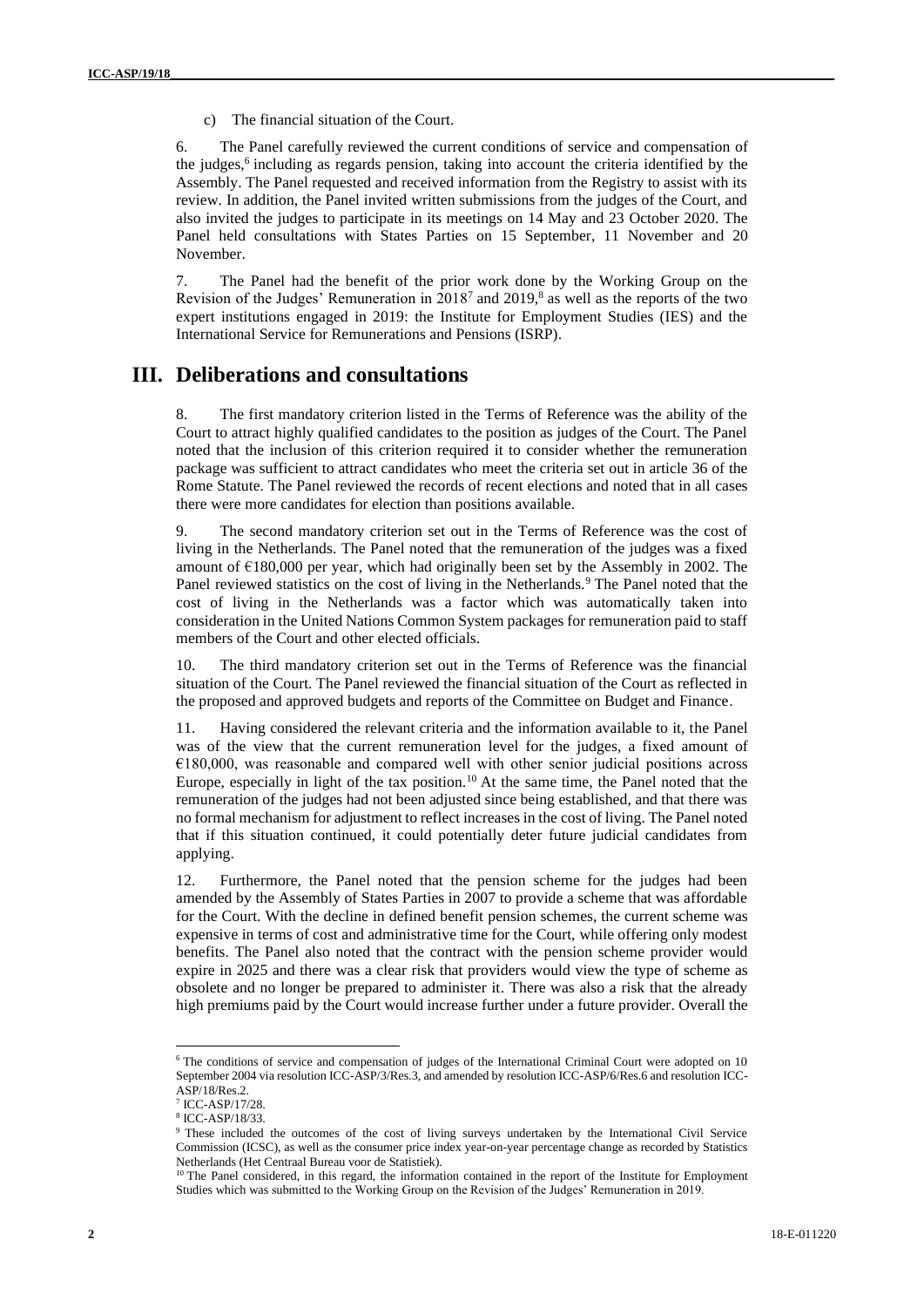Panel considered that the pension scheme was no longer fit for purpose as concerns its financial sustainability, and that it provided poor value for money.

13. The Panel considered a range of options to address the issues identified above. These included uprating by an agreed annual percentage, or linking the salary to one of the cost of living indexes in the Netherlands. The Panel also considered other pension options, including offering a direct pension contribution instead of a defined benefit scheme. However, none of these options provided a sustainable solution to the issues.

14. The Panel was of the view that the Assembly should consider moving to a more sustainable structure for the remuneration package as a whole: aligning the judges' remuneration with the Under-Secretary General package in the United Nations Common System (UNCS), including participation in the United Nations Joint Staff Pension Fund (UNJSPF). Based on the information provided by the Registry in response to queries raised by the Panel, such a package would be broadly cost neutral (see annex I for a comparison of estimated costs). At the same time, there would be a number of short, medium and long-term benefits of such a package for the Court, the Assembly, and the judges. The Panel considered that the proposed solution would provide an attractive package to well-motivated judicial candidates, taking into account the financial situation of the Court. Specifically, the proposed solution would:

- a) address the issue of no formal cost of living mechanism by linking the remuneration to the most appropriate index;
- b) offer future judicial candidates a universally recognized terms and conditions package;
- c) provide a sustainable package that would reduce the need for the Assembly to reconsider the issue in the future;
- d) provide a significantly better pension for the judges, which would be more cost effective, easier for the Court to manage, and remove the risk of there being no suitable provider in the future;
- e) provide all judges with a comprehensive level of healthcare; and
- f) at 2020 values, be broadly cost neutral.

15. The Panel decided to undertake consultations in relation to this proposal in order to better inform its eventual recommendation and report. At a meeting with States Parties on 15 September, the Panel presented the proposed solution and responded to queries raised. The Panel also provided an update to the judges at a meeting on 22 October. Further meetings were held with States Parties on 11 and 20 November.

16. The Chair of the Panel also submitted an outline of the proposal to the Chair of the Committee on Budget and Finance, and invited the views of the Committee thereon. In the report of the Committee on the work of its thirty-fifth session,<sup>11</sup> the Committee took note of the discussions taking place within the Judicial Remuneration Panel and observed that a more sustainable structure for the remuneration package, taking into account the financial situation of the Court, was being considered. The Committee reiterated its understanding that this was a policy matter ultimately to be decided by the Assembly.

17. The Panel noted that transitional arrangements would be required for the current judges. The Panel was of the view that the Court could be invited to make the necessary arrangements with the affected judges for their transition to the new package. The Panel noted, however, that judges with six or three years left to serve would not receive the full benefit of a move to the UNJSPF pension. The Panel therefore considered that the judges could instead be offered a direct pension contribution, equivalent to the amount that the Court would otherwise pay to the UNJSPF, thereby keeping the overall costs at the same level while limiting the additional administrative burden.

18. The Panel noted that arrangements would also need to be made with the current pension provider regarding termination and/or variation of the contract. Those arrangements would need to be formalized by the Registry once a decision had been taken by the Assembly.

<sup>11</sup> ICC-ASP/19/15/AV, paras 50-51.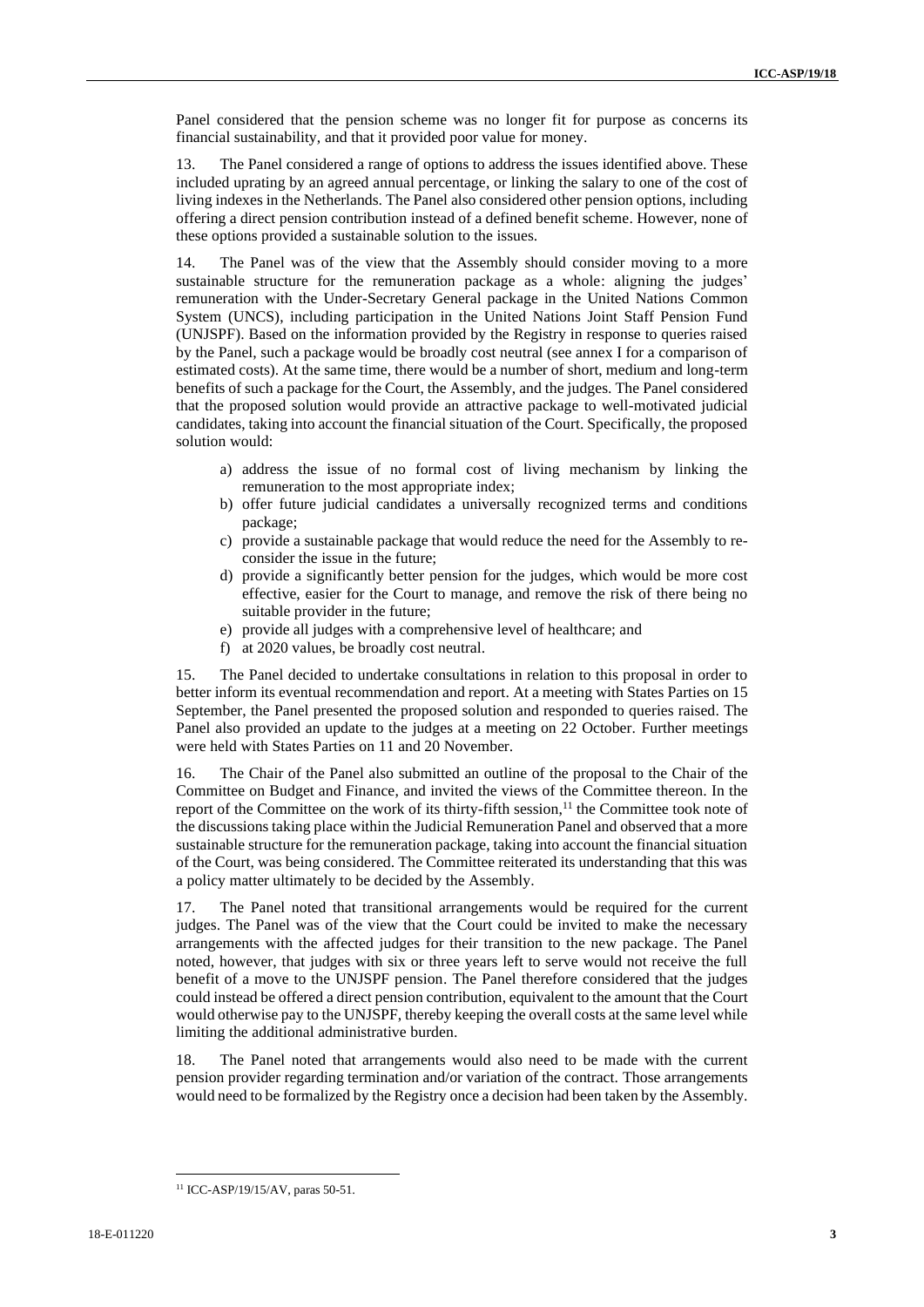19. The Panel also reviewed the conditions of service and compensation for non-full-time judges of the Court.<sup>12</sup> The Panel considered that it would be appropriate to make adjustments to the conditions of service and compensation for non-full-time judges to reflect the changes to the conditions of service and compensation for full-time judges.

### **IV. Recommendations**

20. Based on its deliberations and consultations, the Panel decided to make the following recommendations:

- a) That the Assembly amend the conditions of service and compensation of fulltime judges of the Court to align them with the Under-Secretary General package in the UNCS, including participation in the UNJSPF, with an effective date of 11 March 2021 (i.e. the date on which the next group of six judges will take office); and
- b) That the Assembly amend the conditions of service and compensation of nonfull-time judges of the Court in line with the recommended changes to the conditions for full-time judges.

21. Should the Assembly wish to adopt the above recommendations, annex II contains the text of a draft resolution prepared by the Panel in consultation with the Registry.

<sup>&</sup>lt;sup>12</sup> The conditions of service and compensation of non-full-time judges of the International Criminal Court were adopted by the Assembly during its first session in September 2002 (ICC-ASP/1/3, Part III, annex VI) and revised and reissued in Part III.A of document ICC-ASP/2/10, adopted by the Assembly during its second session in September 2003. Under those conditions, non-full-time judges of the Court receive an annual allowance (payable monthly) of  $\epsilon$ 20,000, equivalent to one-ninth of the remuneration level for full-time judges. In addition, a judge who declares, on an annual basis, that his or her net annual income (including the allowance) is less than the equivalent of €60,000, or one-third of the remuneration level for full-time judges, will receive an allowance to supplement his or her declared net income up to €60,000. A special allowance is also payable for each day that a judge is engaged on the business of the Court.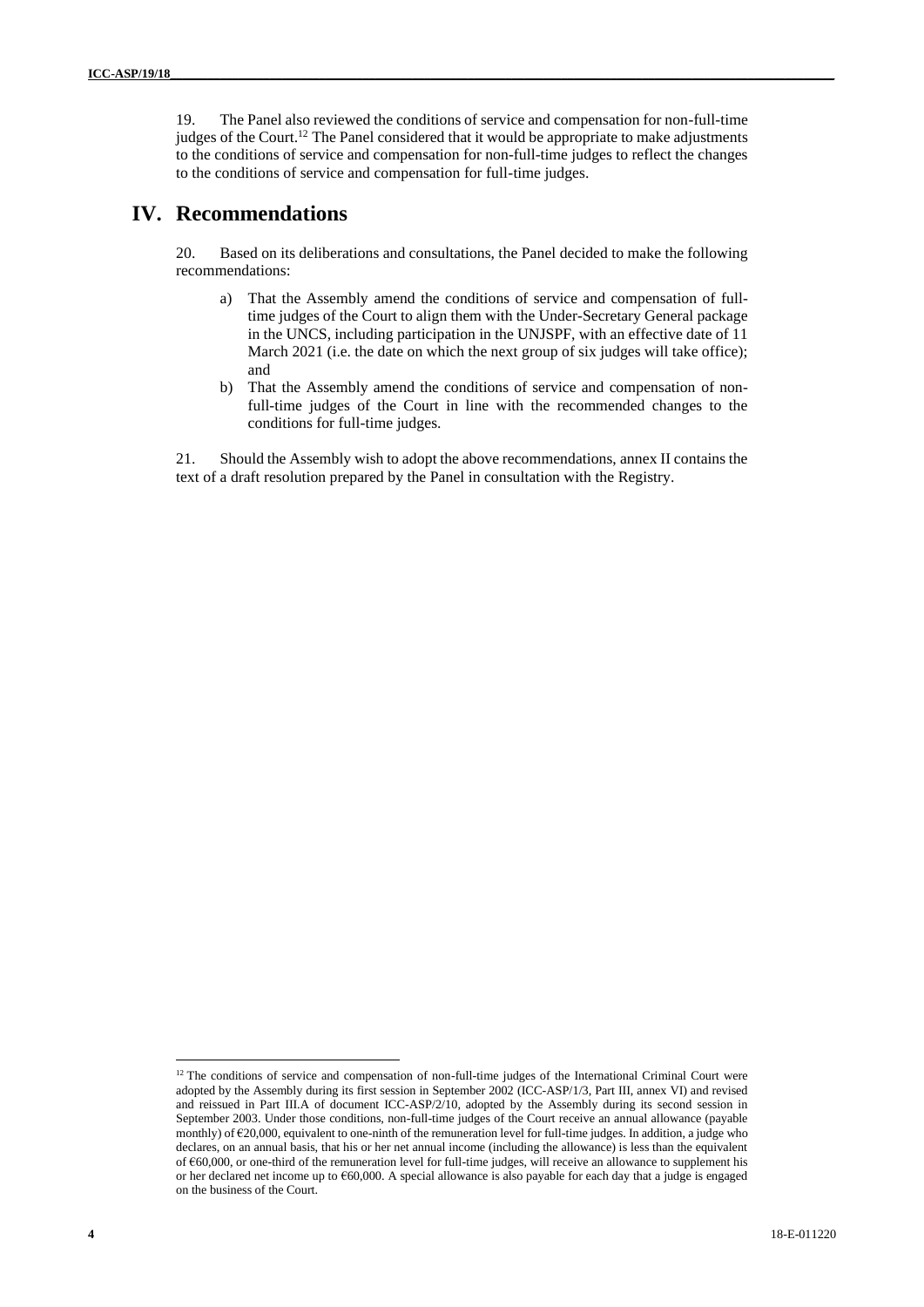# **Annex I**

# **Comparison of the estimated costs of the current and proposed new scheme for the remuneration of judges (in thousands of euros)**

|                           | 2020               | 2021<br>$(18 - > 14)$ | 2022<br>$(14$ full- | 2022<br>$(18$ full- |
|---------------------------|--------------------|-----------------------|---------------------|---------------------|
|                           |                    | full-time             | time                | time                |
|                           |                    | judges)               | judges)             | judges)             |
| <b>Salaries</b>           | 3,240              | 3,038                 | 2,931               | 3,460               |
| President's Allowance     | 20                 | 20                    | 20                  | 20                  |
| Service Incurred          | 13                 | 16                    | 17                  | 21                  |
| Pension premiums          | 1,221 <sup>1</sup> | 242                   |                     |                     |
| Pension contributions     |                    | 547                   | 679                 | 873                 |
| Dependency Allowance      |                    | 91                    | 113                 | 158                 |
| Medical Insurance         |                    | 13                    | 16                  | 49                  |
| Accruals for annual leave | 126                | 126                   | 98                  | 98                  |
| Accruals for relocation   | 225                | 225                   | 135                 | 135                 |
| Home leave and education  | 242                | 242                   | 242                 | 242                 |
| grant expenses            |                    |                       |                     |                     |
| Cost of appointment       |                    | 185                   |                     |                     |
| Total                     | 5.087              | 4.745                 | 4.252               | 5,057               |

Key assumptions:

- 1. All 18 current judges will be under the current scheme until 10 March 2021.
- 2. As of 11 March 2021, 12 current judges will move to the new scheme.
- 3. Two of the six incoming judges will assume full-time duty on 11 March 2021, and will be under the new scheme.
- 4. The demographic data of the incoming judges is unknown. The estimates are based on the assumption that each of the six incoming judges will have one dependent.

#### To be noted:

- It is unknown how many judges will be called to full-time service in 2022, and this estimate does not indicate the Court's projection on this matter.

- There may be an additional charge by the current pension insurer, subject to negotiation. No projected additional cost is included in this estimate.

<sup>&</sup>lt;sup>1</sup> This figure is the premiums and administration fees due to AXA Vie France for the coverage of the current judges. This does not include the administration fees relating to the past accruals for the transition period in the amount of €100.8 thousand to Allianz Nederland Levensverzekering B.V.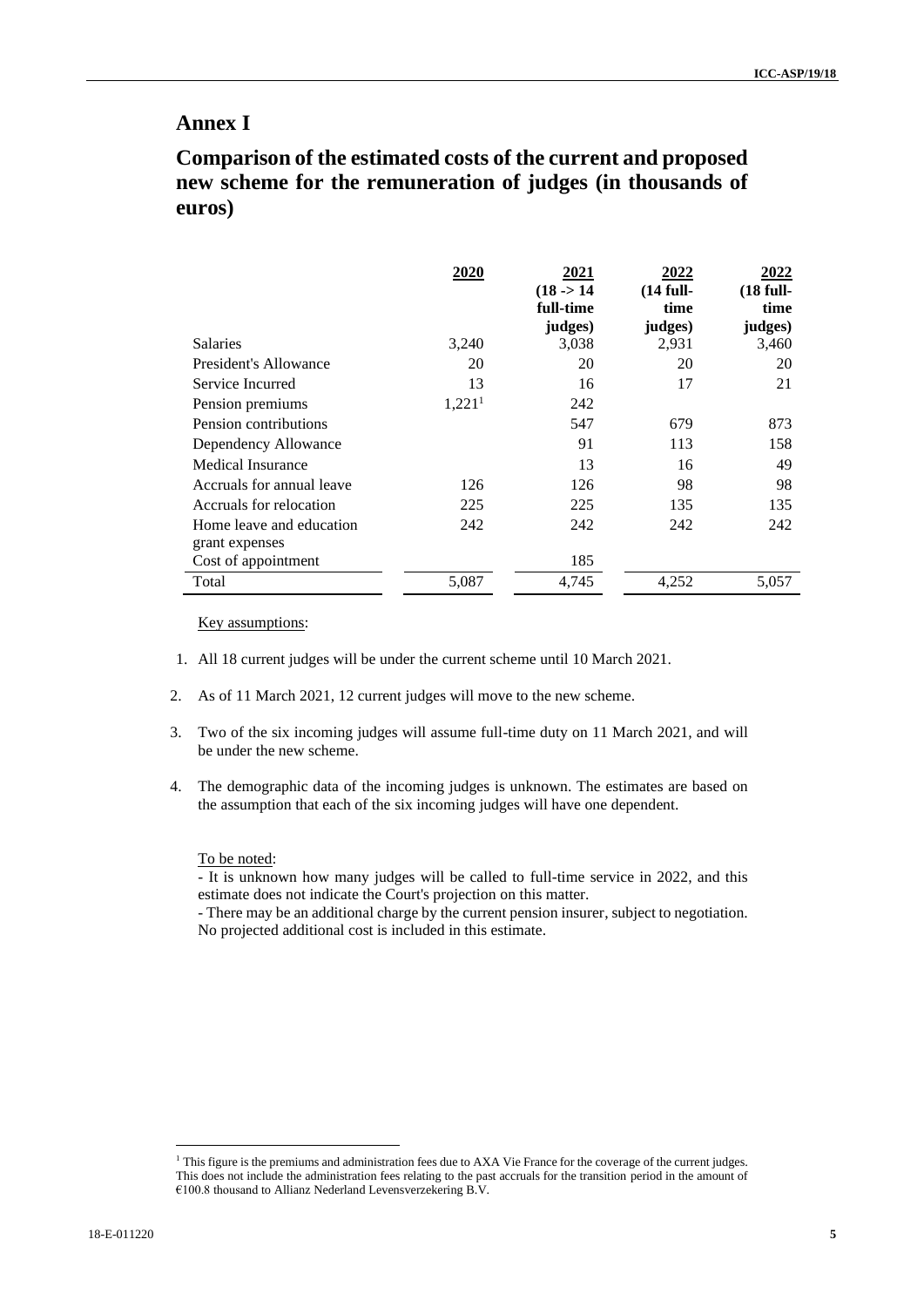## **Annex II**

# **Draft resolution on the remuneration of judges of the International Criminal Court**

### *The Assembly of States Parties,*

*Recalling* its resolution ICC-ASP/18/Res.2, by which it adopted the Terms of Reference for the Review of the Judges' Remuneration,<sup>1</sup>

Welcoming the report of the Judicial Remuneration Panel<sup>2</sup> submitted to the Bureau of the Assembly of States Parties in accordance with those Terms of Reference,

*Bearing in mind* the recommendations<sup>3</sup> of the Judicial Remuneration Panel regarding the remuneration package as a whole,

1. Decides to amend the conditions of service and compensation of full-time<sup>4</sup> judges of the International Criminal Court by replacing them with those of the Under-Secretary General of the United Nations common system, including participation in the United Nations Joint Staff Pension Fund, in addition to the allowances established in appendix I to the present resolution. The alignment of the new conditions of service and compensation with the United Nations common system standards, and any subsequent amendments thereto, is subject to article 49 of the Rome Statute of the International Criminal Court;

2. *Decides also* to amend the conditions of service and compensation of non-full-time judges<sup>5</sup> of the International Criminal Court as set out in appendix II to the present resolution;

3. *Decides further* that the new conditions of service and compensation for full-time judges and non-full-time judges, as provided for in paragraphs 1 and 2 above, shall enter into force on 11 March 2021;

4. *Decides* to give sitting judges the possibility to opt, for the remainder of their terms of office, to be subject either to (a) the current conditions of service and compensation,<sup>6</sup> or (b) the new conditions of service and compensation, as provided for in paragraph 1 above;

5. *Decides also* that the judges elected during the nineteenth session of the Assembly, and subsequent sessions, shall be subject during their terms of office exclusively to the new conditions of service and compensation, as provided for in paragraphs 1 and 2 above, as applicable;

6. *Requests* the Court, in consultation with the Judicial Remuneration Panel, to adopt the transitional measures deemed necessary, including to ensure compliance with article 49 of the Rome Statute of the International Criminal Court, in relation to the sitting judges who opt for the new conditions of service and compensation, pursuant to paragraph 4(b) above;

7. *Invites* the Court to make any necessary operational arrangements, in consultation with the sitting judges as per paragraph 4(b) above, for their transition to the new conditions of service and compensation as of 11 March 2021; and

8. *Notes* that the costs of the new conditions of service and compensation in 2021 shall be met from within the approved budget of the Court.

<sup>1</sup> Resolution ICC-ASP/18/Res.2, annex I.

<sup>2</sup> ICC-ASP/19/18.

<sup>3</sup> ICC-ASP/19/18, para. 20.

<sup>4</sup> As adopted by the Assembly in resolution ICC-ASP/3/Res.3 and amended by resolution ICC-ASP/6/Res.6 and resolution ICC-ASP/18/Res.2.

<sup>5</sup> As adopted by the Assembly during its first session in September 2002 and revised and reissued in Part III.A of document ICC-ASP/2/10.

<sup>6</sup> As adopted by the Assembly in resolution ICC-ASP/3/Res.3 and amended by resolution ICC-ASP/6/Res.6 and resolution ICC-ASP/18/Res.2.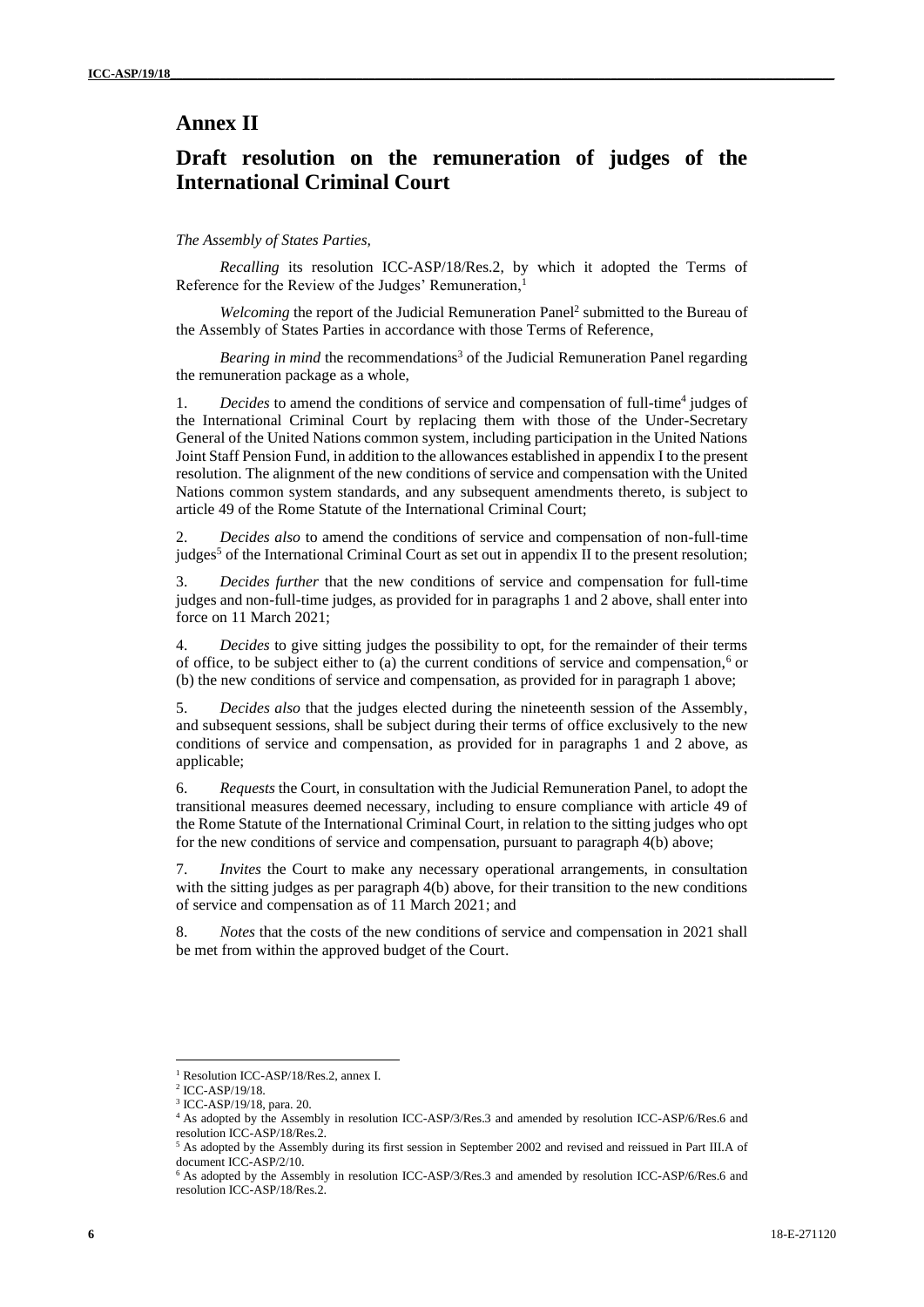# **Appendix I**

# **Additional allowances**

1. The President shall receive a special annual allowance in the amount of €18,000 net.

2. The First or Second Vice-President, or, in exceptional circumstances, any other judge assigned to act as President, shall be entitled to a special allowance of €100 net per day for each working day acting as President, up to a maximum of  $€10,000$  per year.